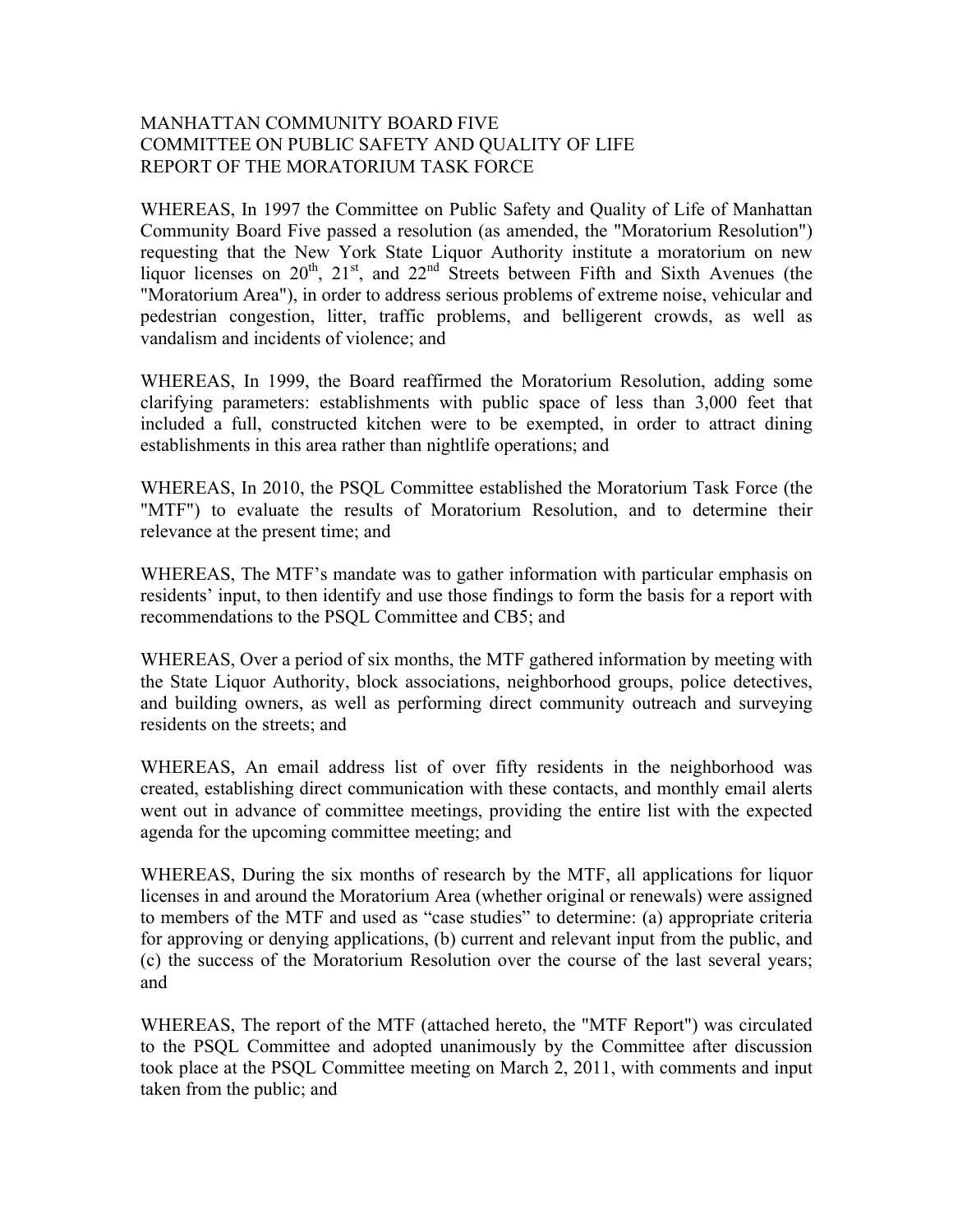WHEREAS, The MTF Report made various recommendations, including revising the Moratorium Resolution to:

- 1. Expand the Moratorium Area to include (a)  $19<sup>th</sup>$  Street between Fifth and Sixth Avenues, and (b)  $20^{th}$  and  $21^{st}$  Streets between Broadway and Park Avenue South;
- 2. Increase the maximum size of a permitted operation in the Moratorium Area from 3,000 square feet to 4,000 square feet;
- 3. Restrict the hours of operation and method of operation for new establishments to be appropriate and consistent with the special circumstances present in the Moratorium Area; and
- 4. Discontinue use of the term "moratorium" in favor of a term more appropriate and supportable by the SLA; and

WHEREAS, The PSQL Committee unanimously adopted the findings of the MTF Report and accepted the recommendations set forth in the MTF Report; and therefore be it

**RESOLVED**, That, in furtherance of the foregoing, Community Board Five hereby adopts the Policy on the Restricted Licensing Area attached hereto, which policy shall heretofore supersede and replace the Moratorium Resolution; and be it further

**RESOLVED**, That Community Board Five urges the New York State Liquor Authority to review the MTF Report and its findings and to support the restrictions contained in the Policy on the Restricted Licensing Area as applied to applications relevant thereto.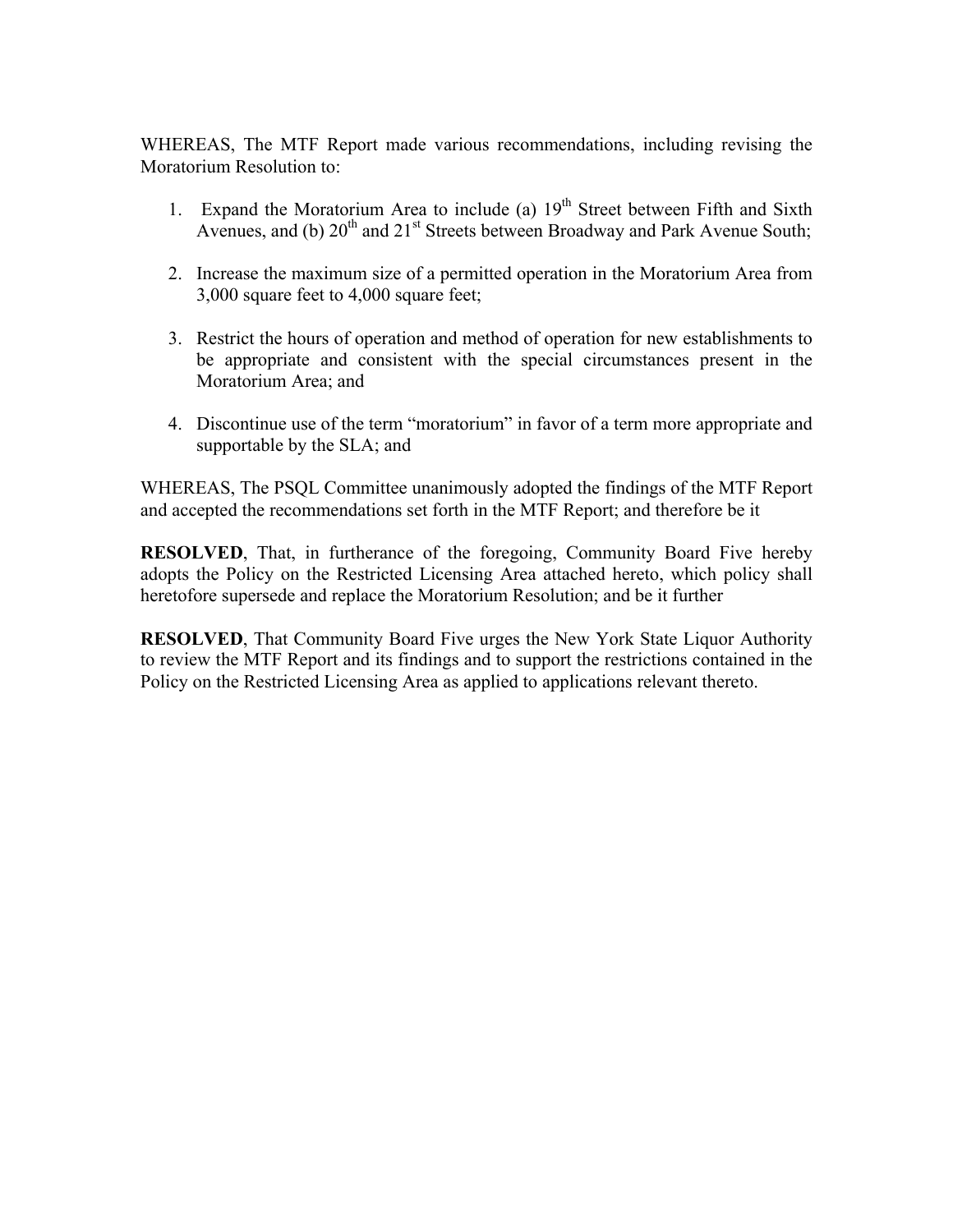## **MANHATTAN COMMUNITY BOARD FIVE**

## **POLICY ON THE RESTRICTED LICENSING AREA**

- 1. Manhattan Community Board Five hereby establishes the "RESTRICTED LICENSING AREA" to include:
	- a.  $19<sup>th</sup>$ ,  $20<sup>th</sup>$ ,  $21<sup>st</sup>$ , and  $22<sup>nd</sup>$  Streets between Fifth and Sixth Avenues; and
	- b.  $20^{th}$  and  $21^{st}$  Streets between Broadway and Park Avenue South;
- 2. Any new application for an on premises liquor license within the Restricted Licensing Area may only be approvable provided that:
	- a. The premises contains not more than 4,000 square feet of space for patron use;
	- b. The premises includes a full kitchen;
	- c. The premises shall never be used as a cabaret;
	- d. Hours of operation of the premises shall not be later than:
		- i. Sunday through Wednesday nights: last seating no later than 12 AM; and
		- ii. Thursday through Saturday nights: last seating no later than 1 AM;
	- e. The PSQL Committee finds the proposed "method of operation" of the premises compatible with the nature of the Restricted Licensing Area;
	- f. In cases where the PSQL Committee specifically approves an applicant's request to use promoters, at all times (i) the licensee shall remain responsible for and in complete control of the premises and its patrons and (ii) all material positions of operation shall be the employees of the licensee at all times;
	- g. The applicant shall execute and deliver a legally-binding affidavit, whereby the applicant shall:
		- i. Represent (a) the square footage of the premises, (b) the capacity of the premises, (c) the "method of operation" of the premises, (d) the number and location of all patron bars and service bars in the premises;
		- ii. Agree to all conditions and stipulations as required by the PSQL Committee as a condition to approval of the application;
		- iii. Agree to incorporate all of the foregoing into the "Method of Operation" included as part of the liquor license application submitted by applicant to the New York State Liquor Authority, a copy of which shall be simultaneously submitted to CB5.
- 3. These requirements shall apply to all new on premises liquor license applications reviewed by the PSQL Committee after the adoption of this policy. Existing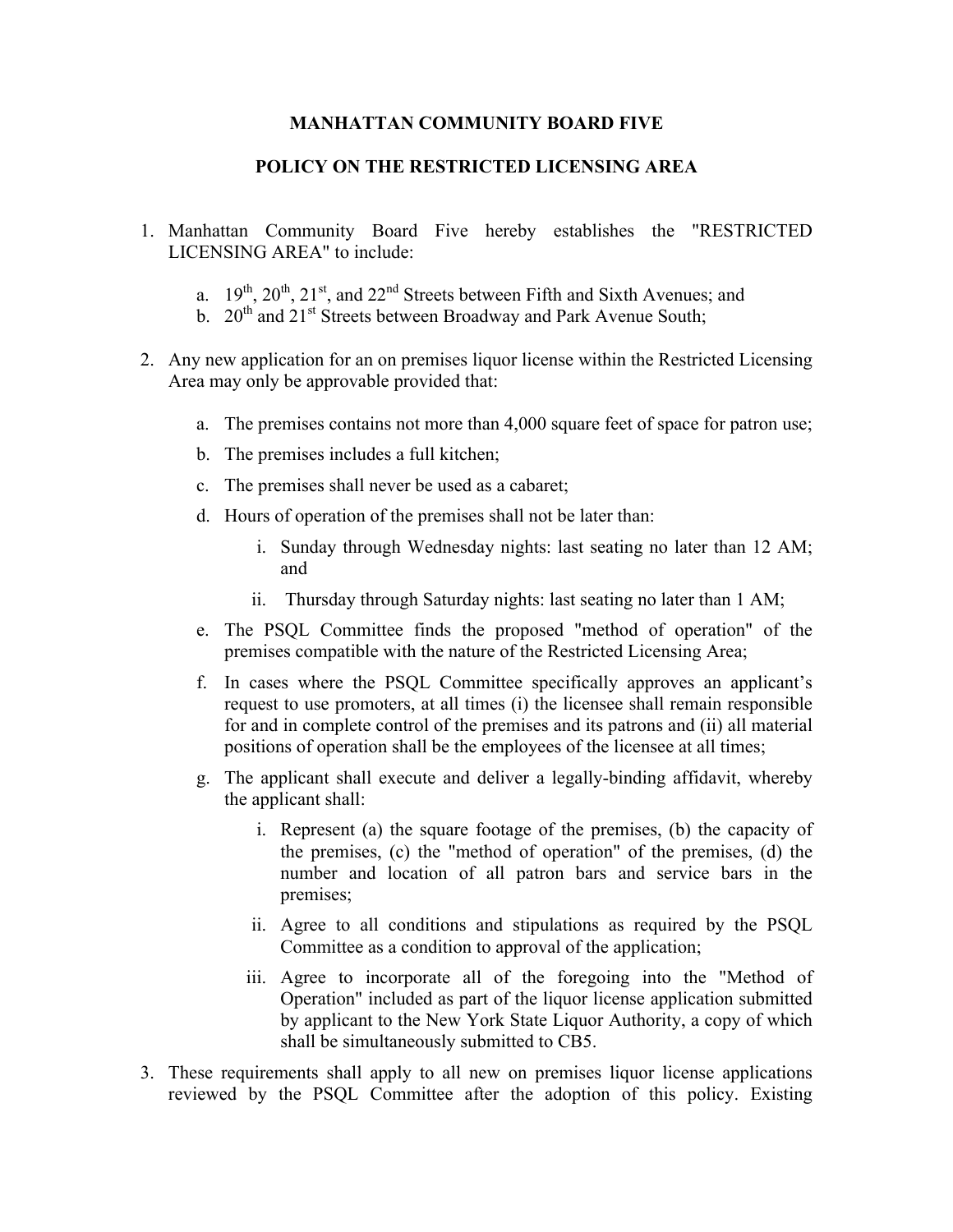establishments in good standing with Community Board Five that became licensees prior to the adoption of this Policy shall be required to maintain their current method of operation. Notwithstanding the foregoing, any existing establishment that has community complaints, police reports, or that attracts violence, illegal activity, and/or creates a public nuisance, shall not benefit from this "grandfather" clause and may be subjected to these restrictions or even stricter scrutiny, and possibly referred to the State Liquor Authority for enforcement action.

- 4. This Policy shall be reviewed every two years by a working group of the PSQL Committee, to ensure that these restrictions remain relevant to the Restricted Licensing Area and current over the course of time. Recommendations shall be made by the PSQL Committee to CB5 for consideration.
- 5. Additional areas that share similar circumstances and concerns as the Restricted Licensing Area may be added to the Restricted Licensing Area from time to time if found necessary and appropriate by the PSQL Committee. Recommendations shall be made by the PSQL Committee to CB5 for consideration.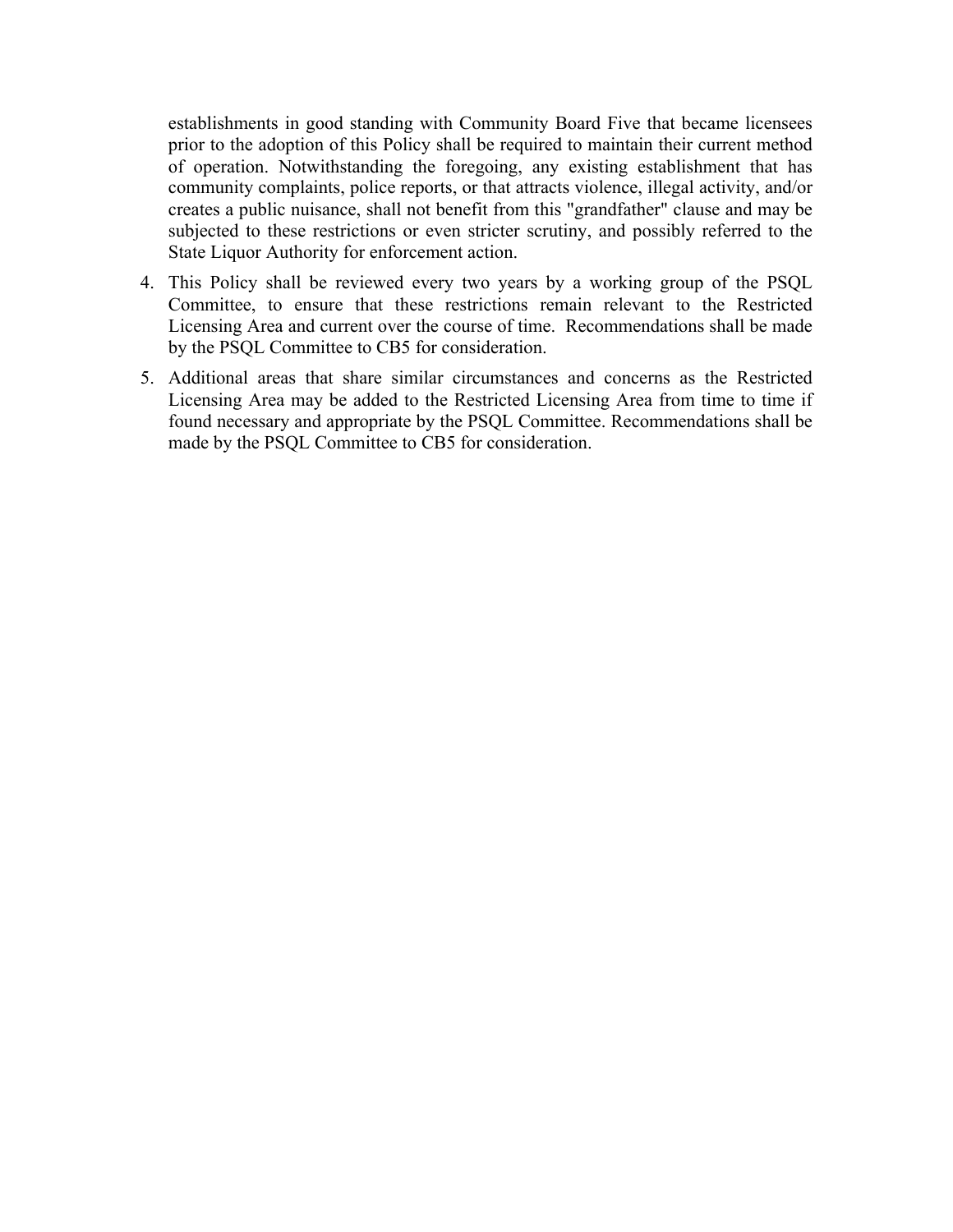Part I Overview and History

| Part II        | Distinguishing Factors                                        |  |  |
|----------------|---------------------------------------------------------------|--|--|
| Part III       | Findings on the Effectiveness of the Moratorium               |  |  |
| <b>Part IV</b> | Recommendations                                               |  |  |
|                | <b>Appendix A:</b> Map of Study Area: Licensees and Residents |  |  |
| Appendix B:    | Map of Study Area: Zoning Code                                |  |  |
| Appendix C:    | Hours of Operation of Licensees                               |  |  |
| Appendix D:    | Demographic Information                                       |  |  |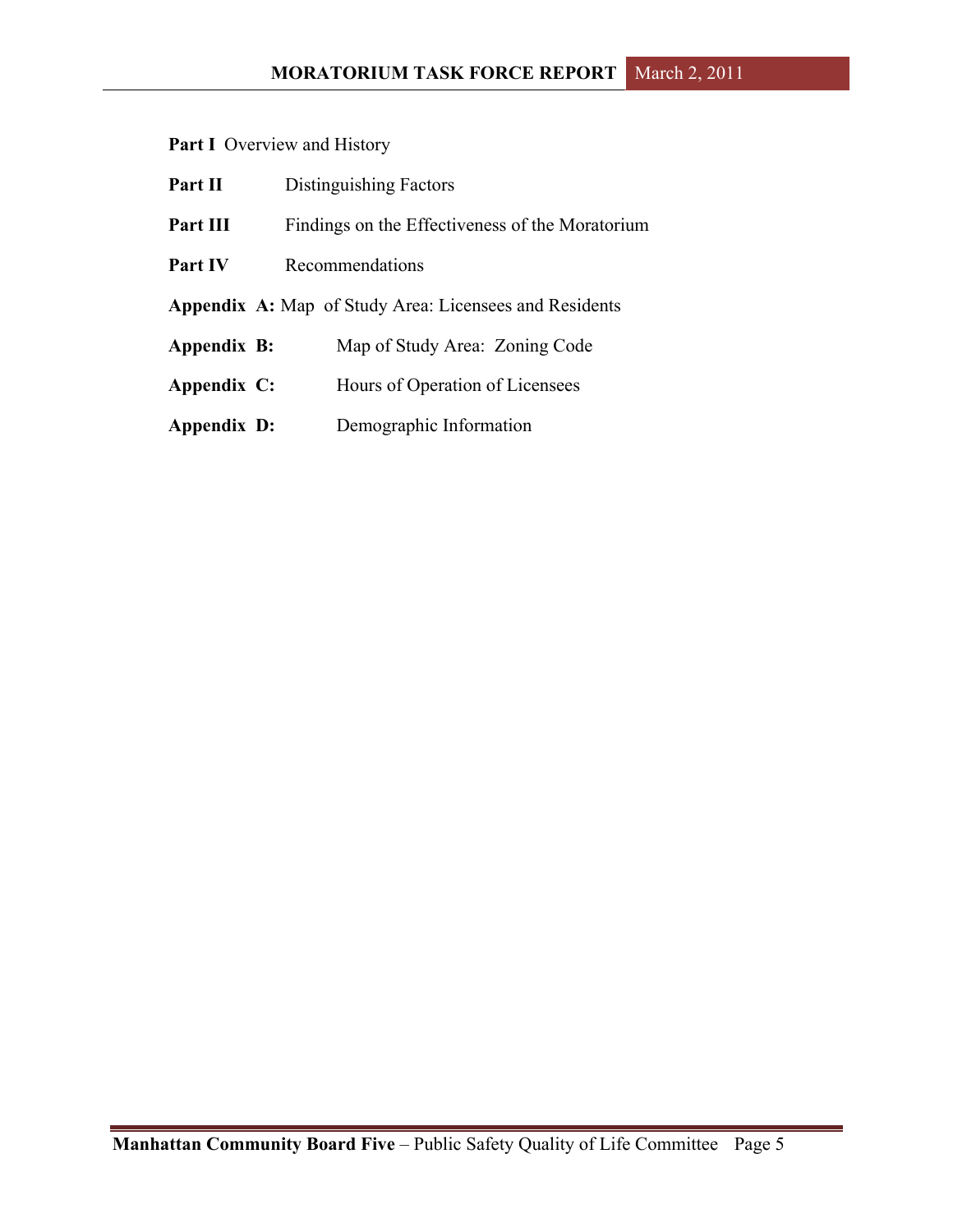### Part I: **Overview and History**

The Public Safety and Quality of Life (PSQL) Committee of Manhattan Community Board Five, responsible for, among other things, reviewing liquor license applications in the district, passed a resolution in October of 1997 requesting that the State Liquor Authority institute a moratorium on new liquor licenses on the blocks of  $20^{th}$ ,  $21^{st}$  and  $22^{nd}$  Streets between  $5^{th}$  and  $6^{th}$  Avenues, in order to address serious problems that accompanied the saturation of this increasingly residential area with licensed establishments: extreme noise, vehicular and pedestrian congestion, litter, traffic problems, and belligerent crowds, as well as vandalism and incidents of violence.

In 1999, concerned that the problems continued to worsen, the Board reaffirmed the resolution, adding some clarifying parameters: establishments with public space of less than 3,000 feet that included a full, constructed kitchen were to be exempted, in order to attract dining establishments in these properties rather than nightlife operations.

In 2010, Board Chair Vikki Barbero and PSQL Committee Chair Nicholas Athanail convened the Moratorium Task Force to evaluate the results of these resolutions, and to determine their relevance in the neighborhood at the present time. This report outlines the task force's findings and sets out recommendations for moving forward. Additionally, the task force hopes their findings will serve as a guide for potential applicants before the Board, so they may better understand what type of operations are appropriate for this area as they consider locations for opening new businesses in Community Board Five.

To gather information, the task force met with block associations, neighborhood groups, police detectives, and building owners, performed community outreach and surveyed residents on the streets. Over a period of six months, the task force used applications before the committee as case studies with which to evaluate the success of these resolutions over the course of the last several years.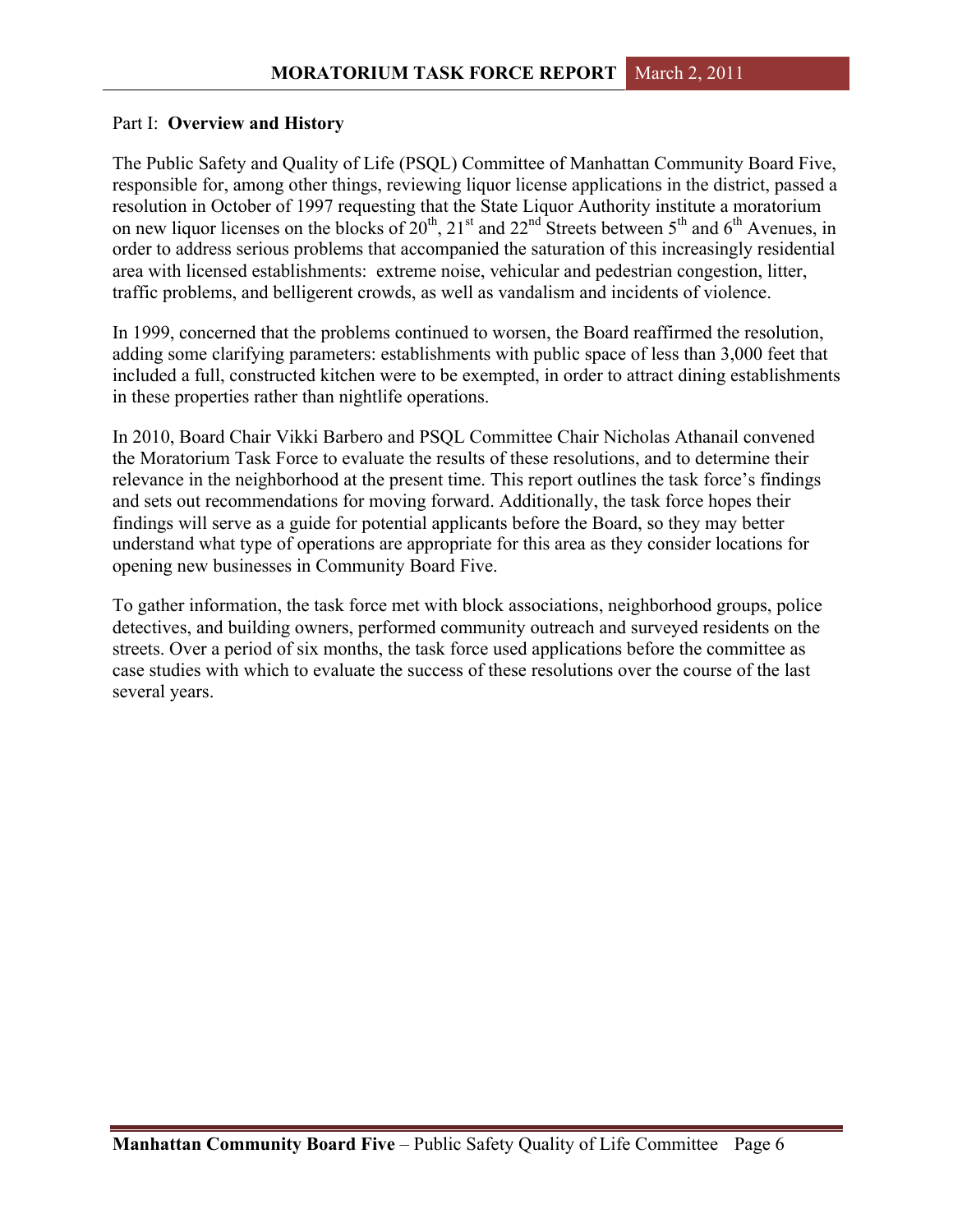## Part II: **Distinguishing Factors**

There are three fundamental factors specific to this area which the task force believes warrant heightened scrutiny for liquor license applications on these blocks.

## *Residential Character*

The neighborhood has attracted residents for decades, as manufacturing long ago left the area. Some residents have lived in the neighborhood for over thirty years. Since the passing of the Community Board's resolutions in the late 1990s, it has grown even more residential, with families moving into new residential buildings even at the time of this writing. The characteristics of the neighborhood, which warranted the passing of the resolutions in 1997 and 1999, have only become more pertinent as the neighborhood has evolved.

## *Zoning Profile*

Generally (see *Map 2* for detailed zoning boundaries), 19th and 22nd Streets west of Fifth Avenue are zoned for high-density commercial activity, with residential use allowed under Use Groups 1 and 2. East of Fifth Avenue, these blocks are zoned for light manufacturing, with a special permit granted for residential use.

Since this permitted residential use began, the area has grown far more residential. Zoning that allows for mixed-use neighborhoods such as these can foster a vibrant and healthy neighborhood, given that there is an appropriate balance between commercial and residential concerns. But even among mixed-use neighborhoods, the characteristics of this one are distinctive: the commercial spaces available for lease on these blocks are very large (in some cases exceeding 10,000 square feet), and are often immediately adjacent. The number of these large lots with ground floor commercial space has no comparison in other residential neighborhoods—a characteristic that weighs heavily on the task force's consideration of what methods of operation are appropriate there.

The other major factor specific to these blocks from a zoning standpoint is their classification for cabaret use. The city's zoning regulations originally allowed for these large commercial spaces to be designated as Use Group 12, due to their lot size and capacity. Cabaret licenses fall under Use Group 12, whose original intent was that clubs and restaurants offering dancing were only to be allowed in certain manufacturing and commercial zones, but not in residential areas. As the neighborhood has evolved, zoning has been adapted: in 2004, the existing zoning of the blocks from 17th Street to 23rd Street between 5th and 6th Avenues was changed from M1-6M (no asof-right residential development) to C6-4A (allowing some as-of-right residential development). A requirement for a special permit from the Board of Standards and Appeals for any new eating and drinking establishment in the area with a capacity of over 200, as well as for any eating and drinking establishment of any size with dancing, was retained from the prior zoning.

Nevertheless, despite this change, the zoning code of this area still allows for Use Group 12, leaving an area full of residents and families who are living directly above, across and next to buildings that are legally zoned for cabaret use. Nightlife operators are understandably drawn to commercial spaces with this zoning, but the task force believes it is the role of the Community Board to weigh this interest with the context into which these businesses might open—the task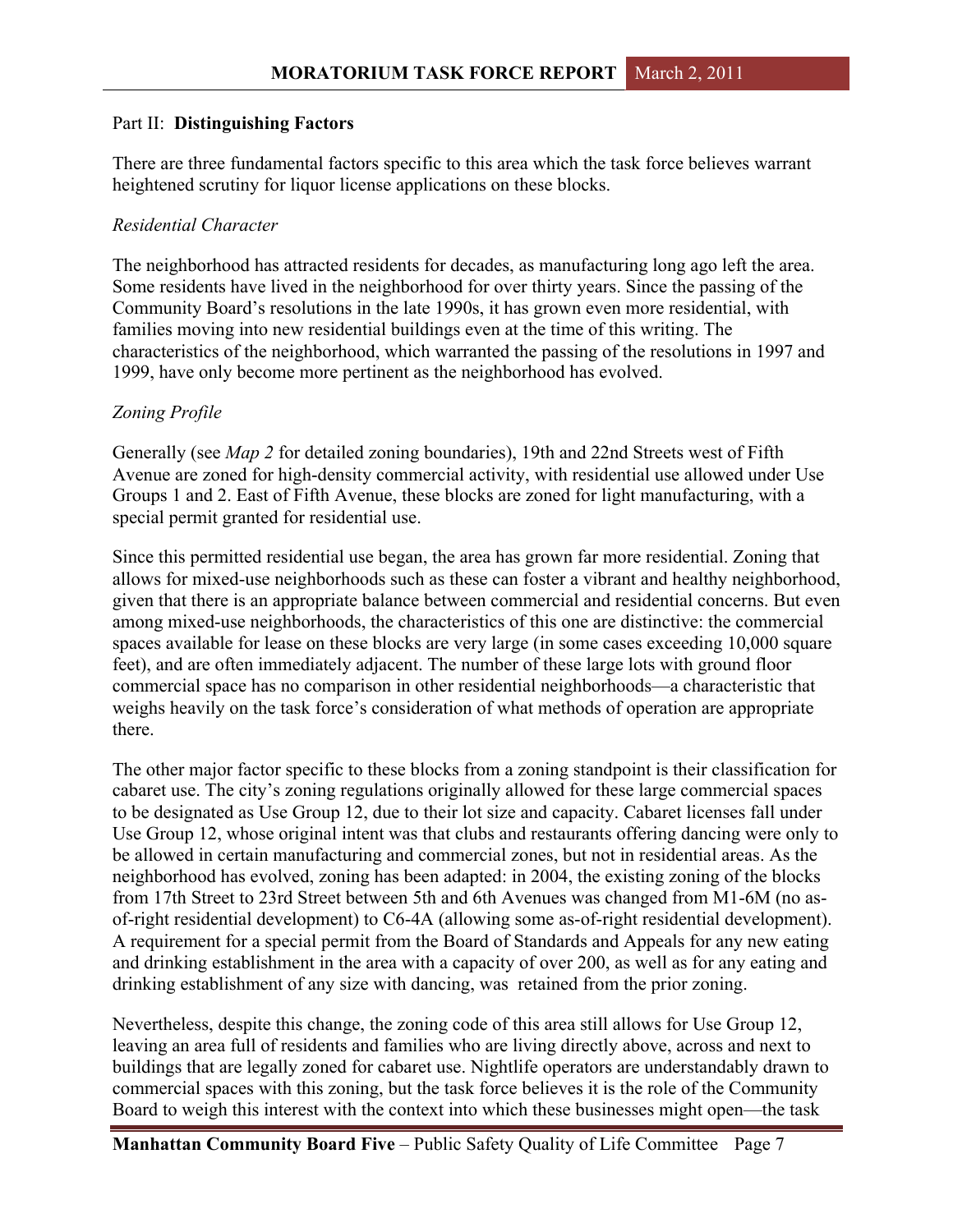force's primary reason for believing a special set of restrictions is necessary for this neighborhood.

## *History*

Many residents convey extreme concern about a return to the situation of years past when nightlife operations dominated commercial spaces on their blocks. Although the SLA does not specifically take into consideration problems with past operations when reviewing current license applications, the task force believes that the experience of the people who have lived in the neighborhood throughout its evolution is pertinent to the ongoing process of its taking shape. To this end, we consider residents' experience of past years critical as we determine that nightlife operations are no longer appropriate for this neighborhood.

## *Moving Forward*

At the same time, residents seem welcoming of appropriate businesses in the neighborhood, given that reasonable restrictions are in place. In recent months, residents have voiced support for several dining operations that have been approved in the neighborhood. The task force believes the PSQL committee should continue to meet with residential groups and solicit input from residents via street postings and email alerts, in addition to their presence and comments at PSQL committee meetings. An increased presence on social media sites would help establish lines of communication with stakeholders in the neighborhood.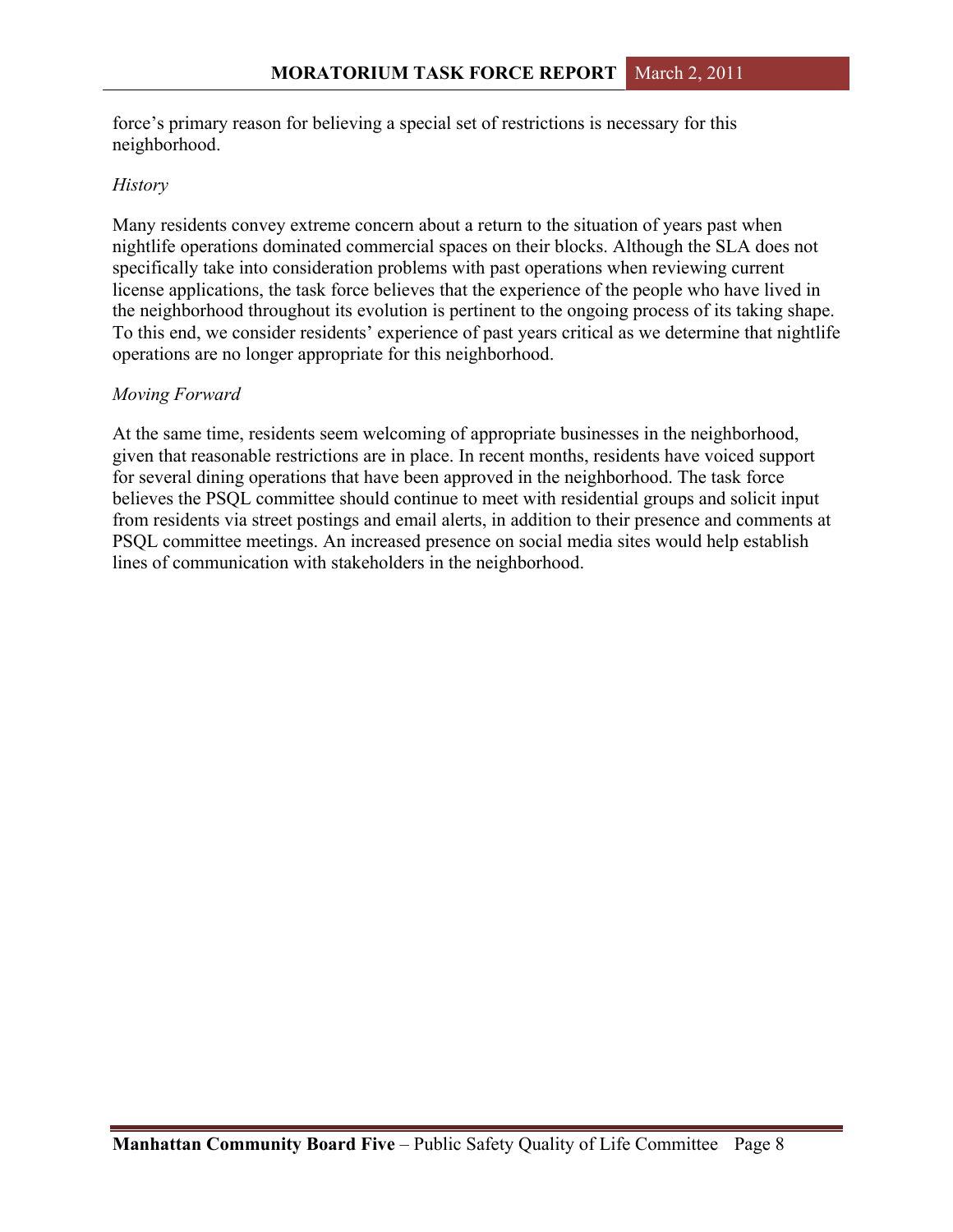#### Part III: **Findings on the Effectiveness of the Moratorium**

The task force finds that since 1997, the restrictions placed on new licensed businesses in this area, in the form of stipulations agreed to in a legal affidavit, have been effective in discouraging the proliferation of the type of inappropriate operations which brought crime and a decreased quality of life to the area, and encouraging methods of operation that are appropriate for a neighborhood with such a residential make-up: retail and dining establishments.

• Hours of Operation

In the task force's determination, limiting a business's hours of operation is the single most effective restriction in establishing the appropriateness of an application for this area, and should be the primary restriction asked of an applicant. Applicants whose intent is to run a nightlife operation are generally unwilling to agree to this restriction.

To clarify terminology: the task force found that when an operation's management refers to "closing hours," they refer to the time of the last seating and last order placed to the kitchen. When a restaurant closes at 11pm, for example, that is the time of the last seating and last order placed to the kitchen, with clientele leaving the premises and the operation locking its doors for the night typically 45 minutes to one hour later. When the task force uses the term "closing hours," we will adhere to this understanding, and recommend the committee do the same.

The task force found that a business's true hours of operation tend to be earlier than their advertised hours; for example, although Boquéria has advertised that they close at 2am nightly, in practice we found that they typically close by 11:30pm. Requesting restricted hours of operation, then, is not to dictate the precise hours of a dining establishment, but to set the maximum hours of operation that seem appropriate for this method of operation. The task force believes this restriction is especially important given that, unless the operator agrees otherwise, licensed businesses may legally serve liquor until 4am nightly. We believe that an applicant who is willing to adhere to a stipulation restricting hours is testifying to the nature of their method of operation.

To determine appropriate hours to ask of an applicant, task force members surveyed licensed dining operations in the area (see *Appendix C*), and compared this reality on the ground with the requests we have made of applicants over the last several months in regard to their closing hours. It is the task force's finding that a sufficient restriction is 12am last seating on weeknights, and 1am last seating on Thursdays through Saturdays, with last seating implying final orders submitted to the kitchen.

Method of Operation

The task force believes that an applicant's method of operation is critical: nightlife operations are not appropriate for this neighborhood and cannot be supported. To this end, the task force found it extremely important that the committee continues their procedure of exacting a commitment from applicants not to seek a cabaret license for the duration of their operation. Together with the above-mentioned restriction on hours of operation, these two factors are the most effective way to determine the nature of the method of operation of a potential licensee.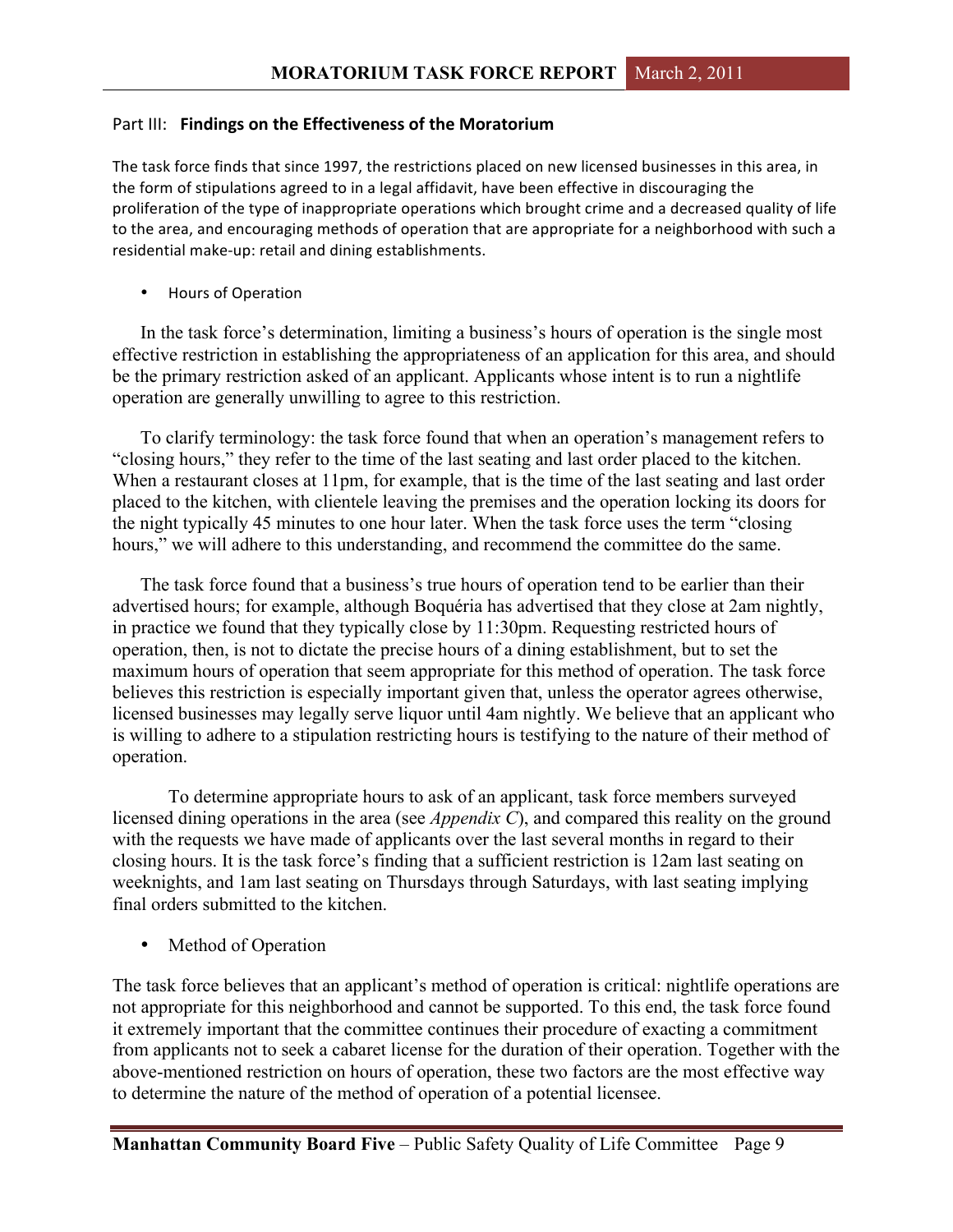## • Square Footage

A restriction on the square footage of establishments has also been used over the last several years, with approvals only permitted if the public space of an applicant's proposed operation was less than 3,000 square feet. While the restriction is important given the extremely large lot sizes in the neighborhood, with some exceeding 10,000 square feet, the task force has found that hours of operation have been a more directly relevant consideration when evaluating the appropriateness of an operation. In the months leading up to this report, the committee heard three applicants who agreed to all of the PSQL committee's restrictions, and who the committee found to be appropriate and desirable applicants, but whose floor plans were very near the 3,000 square foot limit. Furthermore, there are properties around this size that are currently vacant, which the task force expects will be coming before the committee in the future. It is our recommendation that if a proposed method of operation meets the committee's approval, and its applicants are willing to adhere to all restrictions the committee asks of them, the limit should be raised to 4,000 square feet to allow the committee more flexibility in bringing appropriate and compliant operations to the neighborhood.

• Terminology

The task force found that a problematic characteristic of the committee's procedures is in its use of the term "moratorium." The word has caused confusion for applicants as well as residents by encouraging the assumption that there is an absolute ban in place on liquor licenses in this area. The State Liquor Authority does not honor moratoriums in any district in New York City, and never has; and they are emphatic on this point. Community Board Five's original resolution of 1997 was in fact a request to city agencies and elected officials to implement a moratorium on new licenses: although this did not happen, the "moratorium" was established as a formal internal policy of Community Board Five. The task force believes that the efforts made as a result of the moratorium policy have led to the very important and effective procedures that the committee now employs, including the approval of original licenses for the right operations. However, with respect to the potentially misleading term "moratorium", we believe it does both Community Board Five and members of the public a disservice to imply that a legal moratorium is in place, when in fact it is the committee's efforts in furtherance of our internal policy that have established an effective way not to ban new businesses in the area, but to approve and regulate appropriate ones.

It was a residential group that raised this concern with members of the task force, saying that they found the term "moratorium" confusing and misleading, and suggested that the committee use a term that more accurately reflects the evaluation process of applications on these blocks. The task force agrees with this suggestion and recommends that the committee find another term, while reiterating that this recommendation is in no way an attempt to reduce the importance of the restrictions and stipulations that the committee employs.

**Boundaries** 

The task force finds that  $20^{th}$ -22<sup>nd</sup> Streets between  $5^{th}$  and  $6^{th}$  Avenues remain an area for which restrictions on operations should be required. As the surrounding area shares many of the same characteristics and concerns, the task force finds that applicants on the following blocks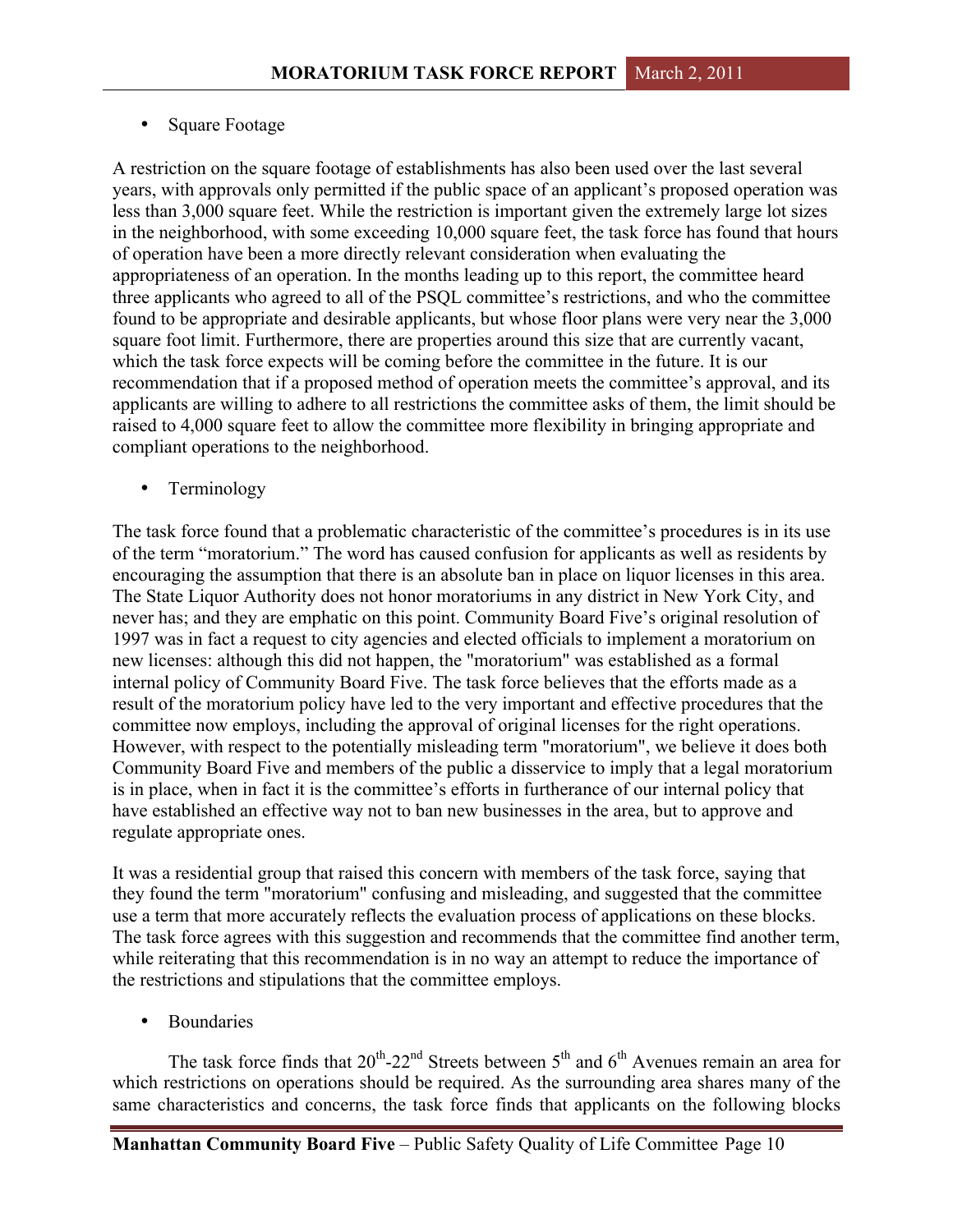should also be held to the same level of scrutiny:  $19<sup>th</sup>$  Street between 5th and  $6<sup>th</sup>$  Avenues, and 20<sup>th</sup> and 21<sup>st</sup> Streets between Broadway and Park Avenue South. These blocks similarly reflect increased residential use and a density of existing licensees, and they should formally be included under the moratorium concept.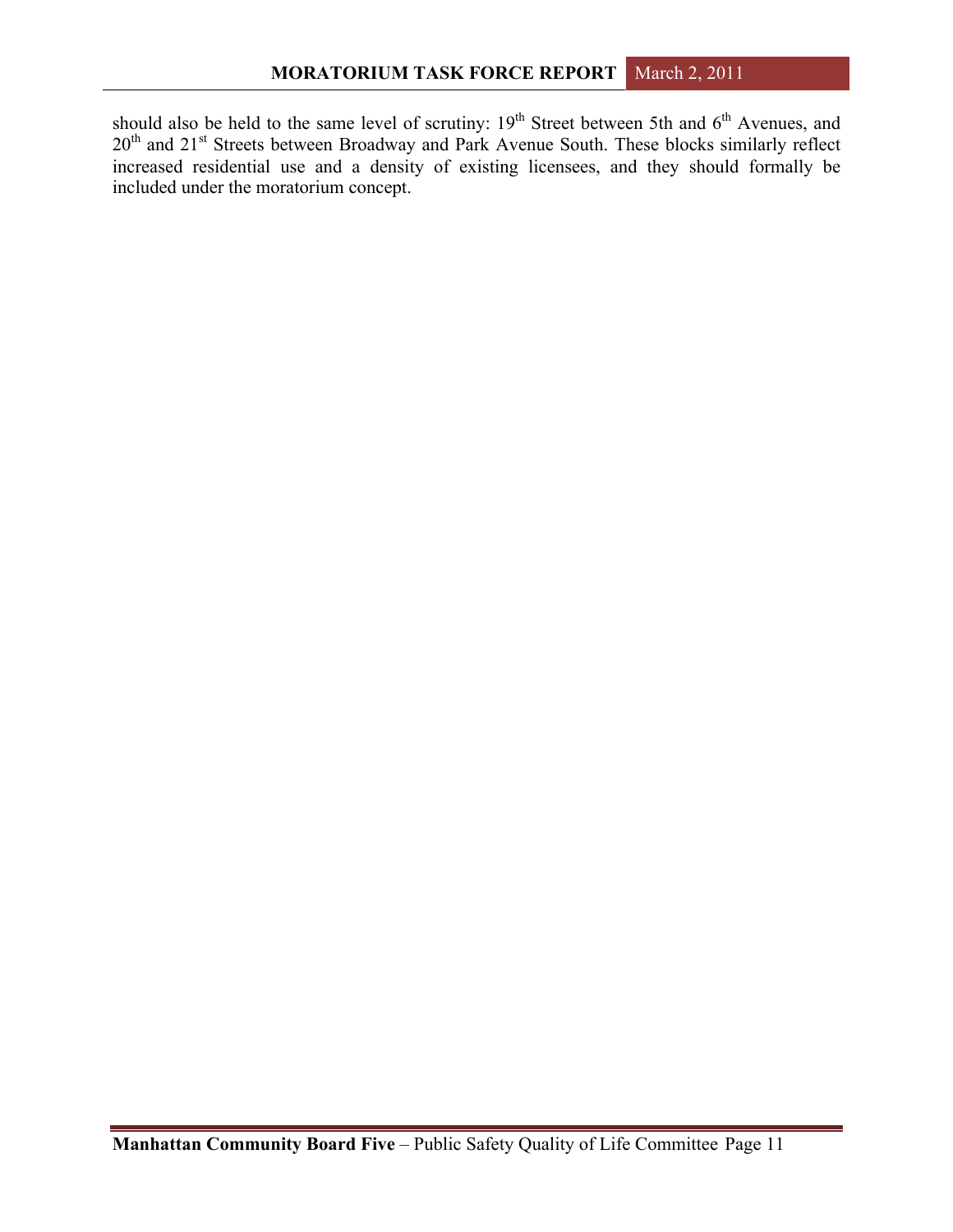#### Part IV: **Recommendations**

#### • **Restrictions on Operations**

The task force believes the committee's use of restrictions on new licensees has been effective and is critical to the safety and quality of life of this area, and recommends that the committee continue to request the following restrictions uniformly and consistently:

- o Premises must include a full kitchen
- o Applicant must not apply for a cabaret license at any time
- o Hours of Operation:

Sunday through Wednesday nights: last seating no later than 12 A.M. Thursday through Saturday nights: last seating no later than 1 A.M.

- o Area of patron use must be less than 4,000 square feet
- o Use of Promoters:

In cases where the committee approves of an applicant's request to use promoters, they will be required to provide detailed information regarding the nature of their usage. Public relations firms, in-house marketing/promotion staff, and/or promoters related to the occasional private event who directly report to the general management of the establishment are considered appropriate types of promotion. In such circumstances, at all times (i) the licensee shall remain responsible for and in complete control of the premises and its patrons and (ii) all material positions of operation shall be the employees of the licensee at all times. The following are examples of inappropriate use of promoters: (i) "Turning the keys over" to a promoter/promotion company, resulting in the licensee and general management not being directly responsible for security and unaware of the marketing strategy the promoter employs; (ii) Allowing the use of a promotion company who subcontracts to individual "promoters" who run their own individual VIP guest lists and are tasked with filling bottle tables and/or paid for per head that they deliver for a certain "club night" or private event.

### • **Terminology**

The task force recommends the committee refer to the area with a term that more accurately reflects the evaluation process of liquor license applications. Possibilities include:

High Scrutiny Special District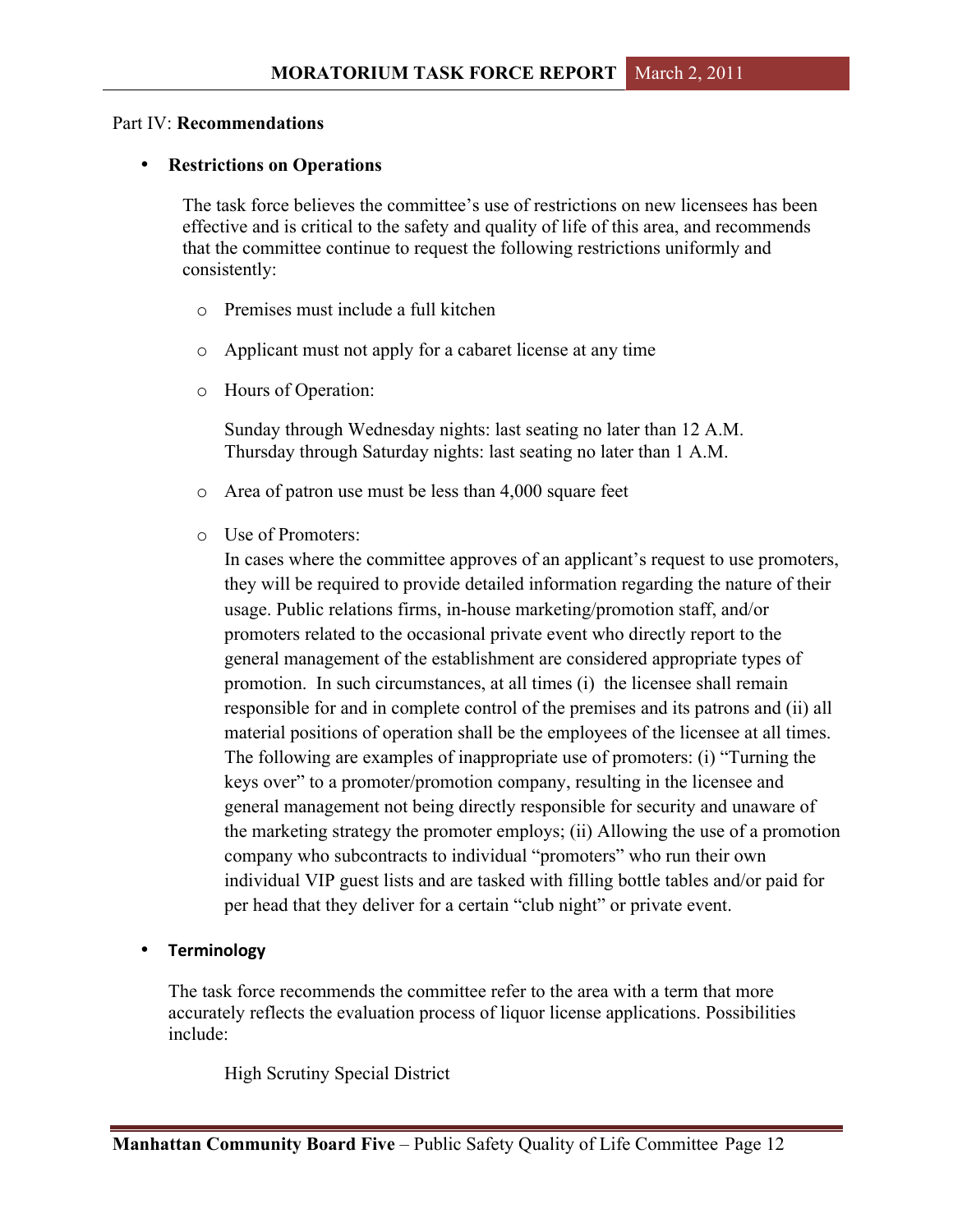Area of High Scrutiny

Area of Restricted Operations

### • **Boundaries**

The task force recommends that the committee extend the existing area of high scrutiny,  $20^{th}$ -22<sup>nd</sup> Streets between 5<sup>th</sup> and 6<sup>th</sup> Avenues, to include 19<sup>th</sup> Street between 5th and 6<sup>th</sup> Avenues, and 20<sup>th</sup> and 21<sup>st</sup> Streets between Broadway and Park Avenue South.

### • **Outreach to Building Owners**

In recent months, the committee had great success in dealing with problematic applicants by communicating directly with building owners, and we believe this strategy should continue and broaden. The task force recommends that the committee make a concerted effort to communicate with building owners to raise awareness about appropriate tenants for their properties.

### • **Existing Licensees**

It is to be noted that these recommendations apply to applicants coming before the committee from and after the time that this task force's recommendations are accepted. Operations in good standing with Community Board Five that became licensees prior to the enactment of these recommendations will be held to the stipulations necessary to maintain their current method of operation. Notwithstanding the foregoing, current establishments that have a history of police reports, or that begin to attract violence, illegal activity and/or public nuisance will be handled separately, and shall be held to stricter scrutiny and possibly flagged for SLA enforcement action.

### • **Review**

The task force recommends that these restrictions be reviewed every two years by a working group of the committee, to ensure that the review of applications in this area remains relevant to the reality in the neighborhood over the course of time. Reviews should be calendared as part of the committee's schedule.

### • **Template for other Areas**

The task force recognizes that similar circumstances may exist in other areas within Community District Five over time, and we recommend that these restrictions be considered as a possible template for evaluating applications in other high scrutiny areas in the future.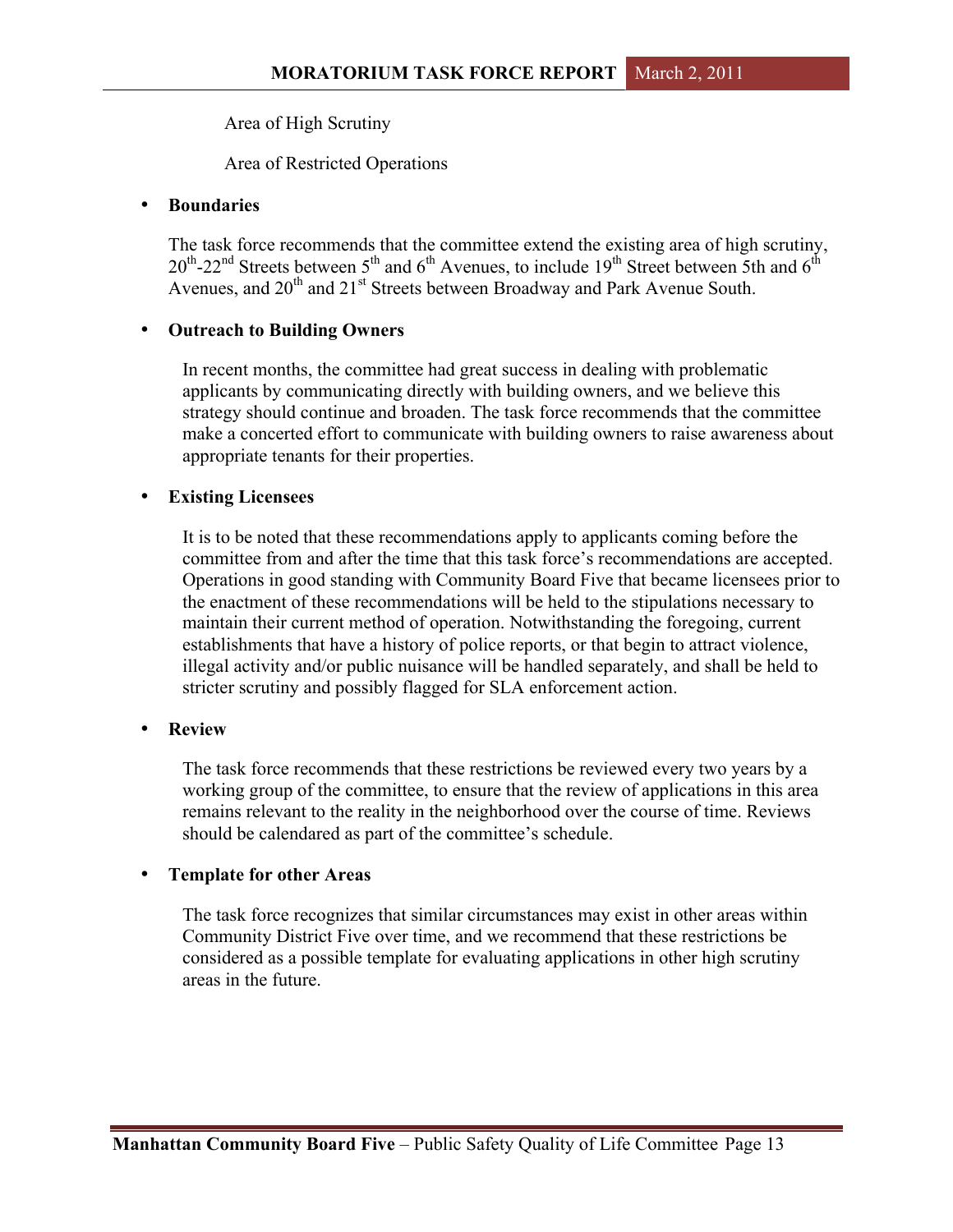

**Appendix A:** Map of Study Area: Licensees and Residents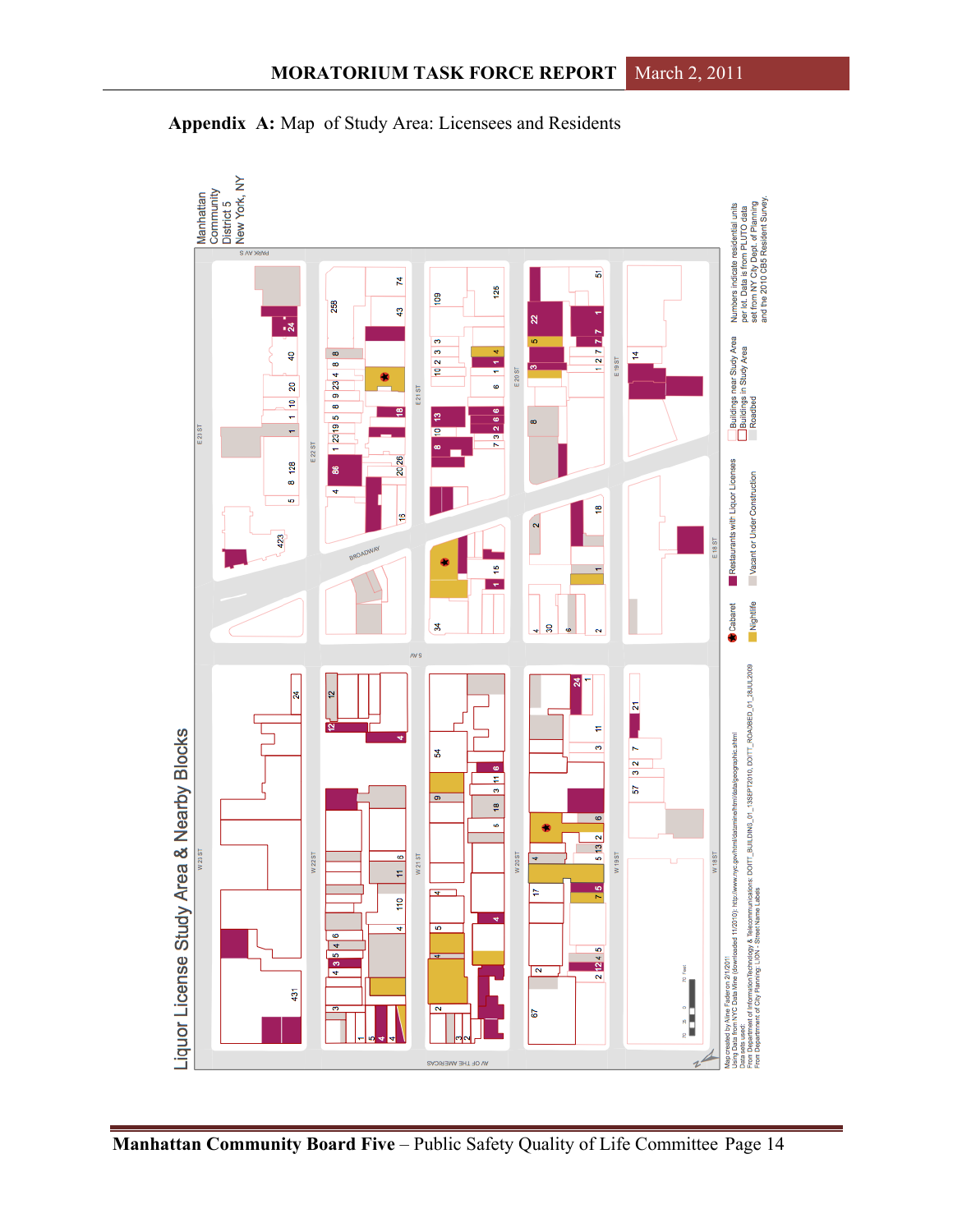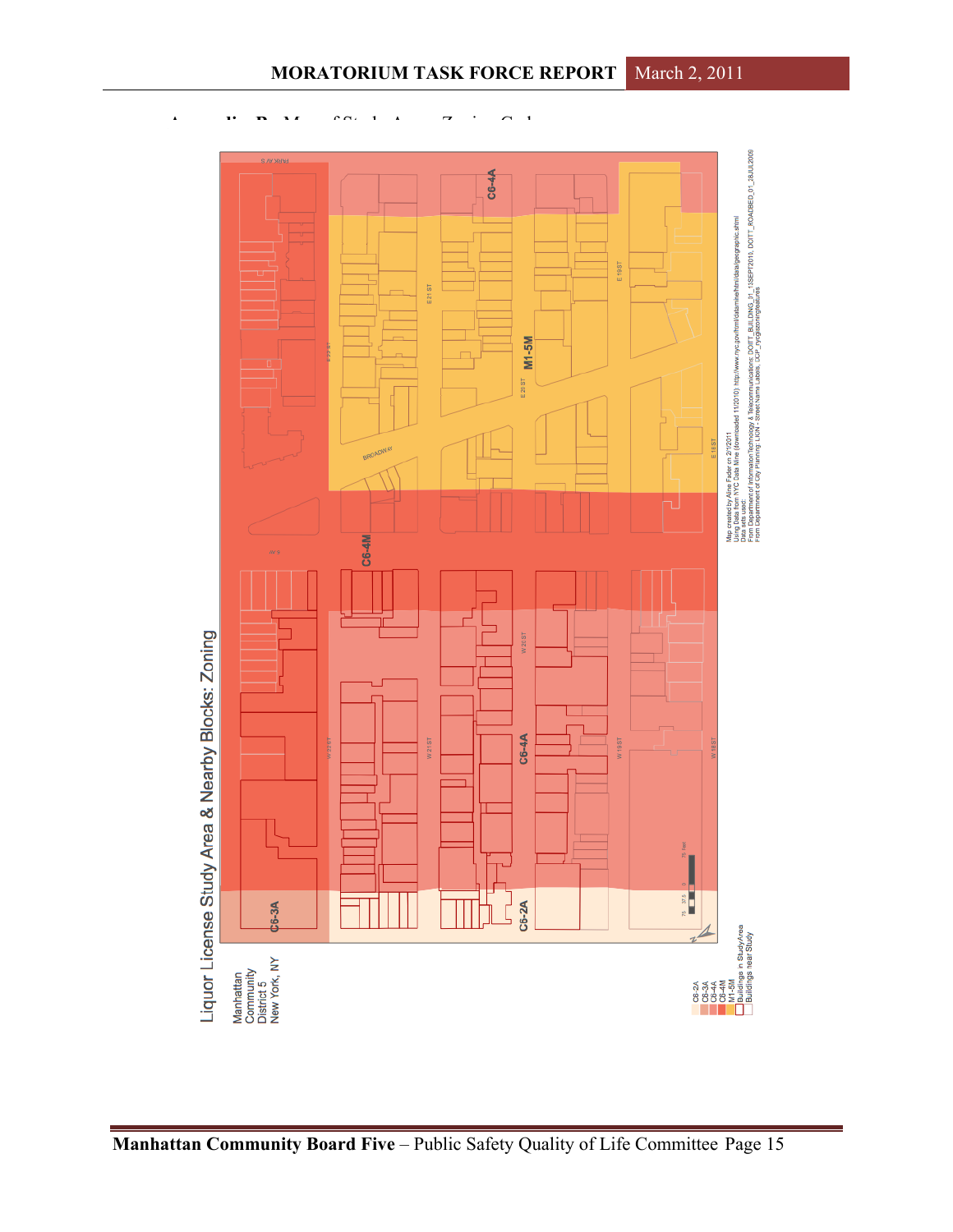| Appendix C: |  |
|-------------|--|
|-------------|--|

Hours of Operation of Licensees

| <b>Dining Operation</b>      | <b>Address</b>  | <b>Weeknight Closing</b><br>Hours (in practice) | <b>Weekend Closing</b><br>Hours (in practice) |
|------------------------------|-----------------|-------------------------------------------------|-----------------------------------------------|
|                              |                 |                                                 |                                               |
| <b>Bazaar Bistro</b>         | 4 W 19th St     | 11:00pm                                         | 12:00am                                       |
| Sala                         | 35 W 19th St    | $11:00$ pm                                      | 12:00am                                       |
| Boqueria                     | 53 W 19th St    | $11:00$ pm                                      | 12:00am                                       |
| DBRB (yet to open)           | 11 W 19th St    | 12:30am                                         | 1:00am                                        |
| Aleo                         | 7 W 20th St     | 11:00pm                                         | 12:00am                                       |
| Spoon                        | 17 W 20th St    | n/a                                             | n/a                                           |
| Periyali                     | 35 W 20th St    | 11:00pm                                         | 11:30 <sub>pm</sub>                           |
| Grimaldi's (yet to           |                 | 2:00am close,                                   | 2:00am close,                                 |
| open)                        | 47 W 20th St    | 11:00pm last serve                              | 11:00pm last serve                            |
| Menashe (yet to open)        | 47 W 20th St    | 12:30am (indoors)                               | $1:00am$ (indoors)                            |
| Home's Kitchen               | 22 E 21st St    | $10:30$ pm                                      | 10:30pm                                       |
| Giorgio's                    | 27 E 21st St    | 11:00pm                                         | 11:30pm                                       |
| Via Emilia                   | 47 E 21st St    | $11:00$ pm                                      | 11:30 <sub>pm</sub>                           |
| Sagaponack                   | 4 W 22nd St     | $10:00$ pm                                      | $11:00$ pm                                    |
| Allegretti (closed)          | 46 W 22nd       | 10:30 <sub>pm</sub>                             | 10:30 <sub>pm</sub>                           |
| Cafe 50 West                 | 50 W 22nd St    | $10:00$ pm                                      | 12:00am                                       |
|                              |                 |                                                 |                                               |
| <b>Nightlife Operations:</b> |                 |                                                 |                                               |
|                              |                 |                                                 |                                               |
|                              |                 | 2:00am (Thursdays                               |                                               |
| <b>Flatiron Lounge</b>       | 37 W 19th St    | 3:00am)                                         | $4:00$ am                                     |
| VIP Club                     | 20 W 20th St    | $4:00$ am                                       | $4:00$ am                                     |
| <b>Boxers</b>                | 37 W 20th St    | $2:00$ am                                       | 2:00am                                        |
| The Yard                     | 55 W 21st       | 4:00am                                          | $4:00$ am                                     |
| Studio 21                    | 59 W 21st       | $4:00$ am                                       | $4:00$ am                                     |
| Slate                        | 54 $W21st$      | $2:00$ am or $3:00$ am                          | $4:00$ am                                     |
| Taj                          | 48 W 21st       | $2:00$ am                                       | $4:00$ am                                     |
| Society                      | 12 E 21st       | $3:00$ am                                       | $4:00$ am                                     |
|                              | 915 Broadway (@ |                                                 |                                               |
| Crimson                      | 2Ist)           | 11:00pm                                         | $4:00$ am                                     |
| Tens                         | 35 E 21st St    | 2:00am or later                                 | 4:00am                                        |
| Metropolitan Room            | 34 W 22nd St    | 12:00am                                         | 1:00am                                        |
|                              |                 |                                                 |                                               |